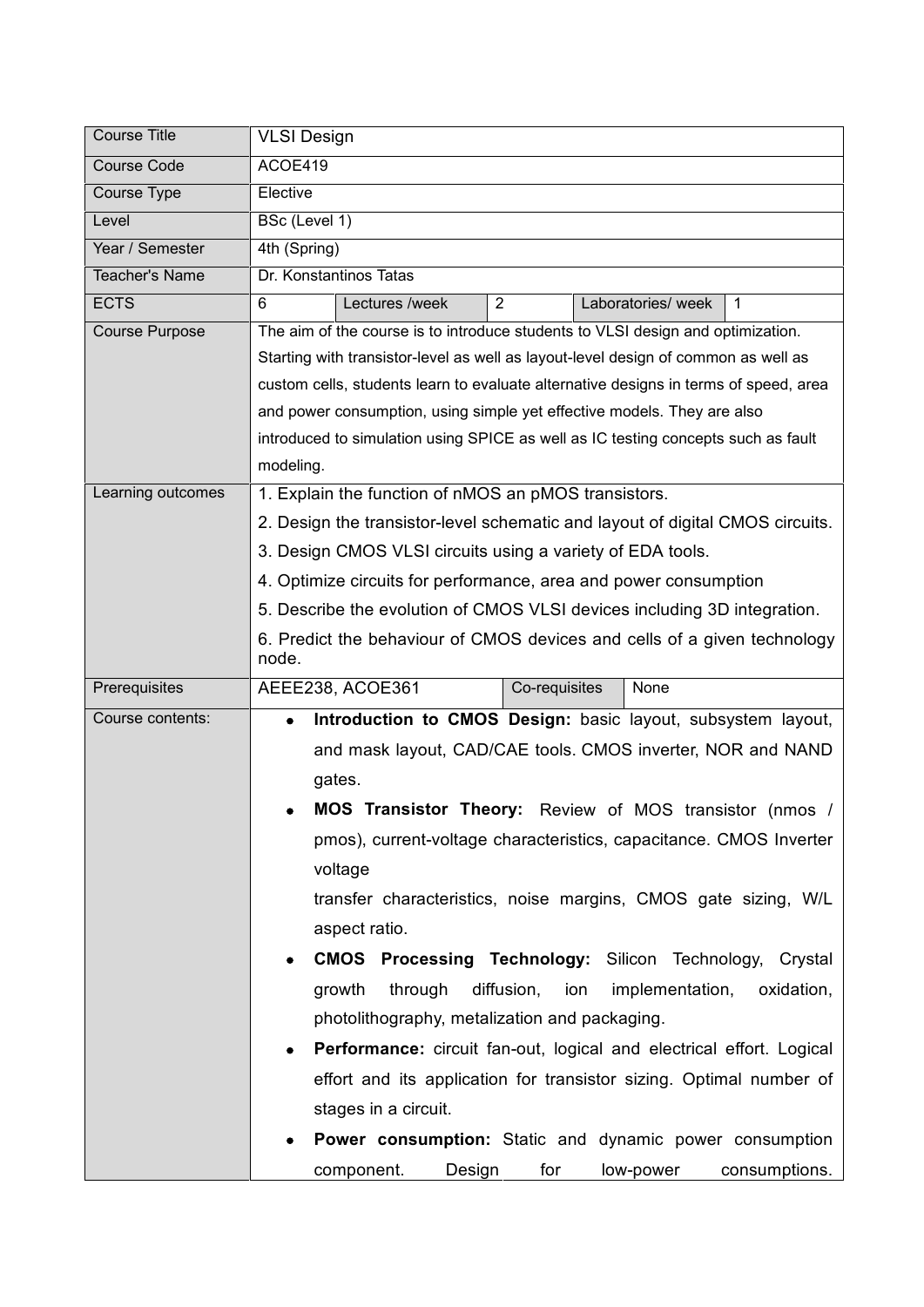|                         | Performance/power trade-offs                                                                                                                                                                                                                                                                                                                                                                                              |
|-------------------------|---------------------------------------------------------------------------------------------------------------------------------------------------------------------------------------------------------------------------------------------------------------------------------------------------------------------------------------------------------------------------------------------------------------------------|
|                         | <b>Simulation of CMOS Circuits using SPICE</b>                                                                                                                                                                                                                                                                                                                                                                            |
|                         | IC Testing: Fault modeling, SA-0 and SA-1 faults, scan registers,<br>٠                                                                                                                                                                                                                                                                                                                                                    |
|                         | built-in-self-test                                                                                                                                                                                                                                                                                                                                                                                                        |
|                         | More-than-Moore and<br>Beyond<br>Moore<br>Technologies:<br>3D                                                                                                                                                                                                                                                                                                                                                             |
|                         | integration and alternatives to VLSI technology                                                                                                                                                                                                                                                                                                                                                                           |
|                         |                                                                                                                                                                                                                                                                                                                                                                                                                           |
| Teaching<br>Methodology | The course is structured in lectures that are conducted with the help of<br>both computer presentations and traditional means. Practical examples<br>and exercises are included in the lectures to enhance the material learning                                                                                                                                                                                          |
|                         | process. Student questions are addressed during the lecture, or privately<br>after the lecture or during office hours. Open-ended questions are<br>discussed in class or assigned as homework                                                                                                                                                                                                                             |
|                         | Lecture notes are available through the web for students to use in<br>combination with the textbooks.                                                                                                                                                                                                                                                                                                                     |
|                         | Students are assessed continuously and their knowledge is checked<br>through tests with their assessment weight, date and time being set at the<br>beginning of the semester via the course outline.                                                                                                                                                                                                                      |
|                         | Furthermore, individual design assignments are used to develop practical<br>engineering skills.                                                                                                                                                                                                                                                                                                                           |
|                         | Laboratory experiments are carried out in small groups and lab reports are<br>required two weeks after the laboratory class resulting in a cumulative<br>mark. The first laboratory exercises are totally structured (cookbook) in<br>order to familiarize the students with the equipment, while later exercises<br>are less structured, allowing the student to create and evaluate their own<br>designs and solutions. |
| Bibliography            | Textbooks:<br>• Weste and Harris, CMOS VLSI Design: A Circuits and Systems<br>Perspective, 4 <sup>th</sup> edition, Addison Wesley, 2010.<br>References<br>• R. Baker, "CMOS Circuit Design, Layout, and Simulation", 2 <sup>nd</sup> edition,                                                                                                                                                                            |
|                         | <b>Wiley, 2007.</b>                                                                                                                                                                                                                                                                                                                                                                                                       |